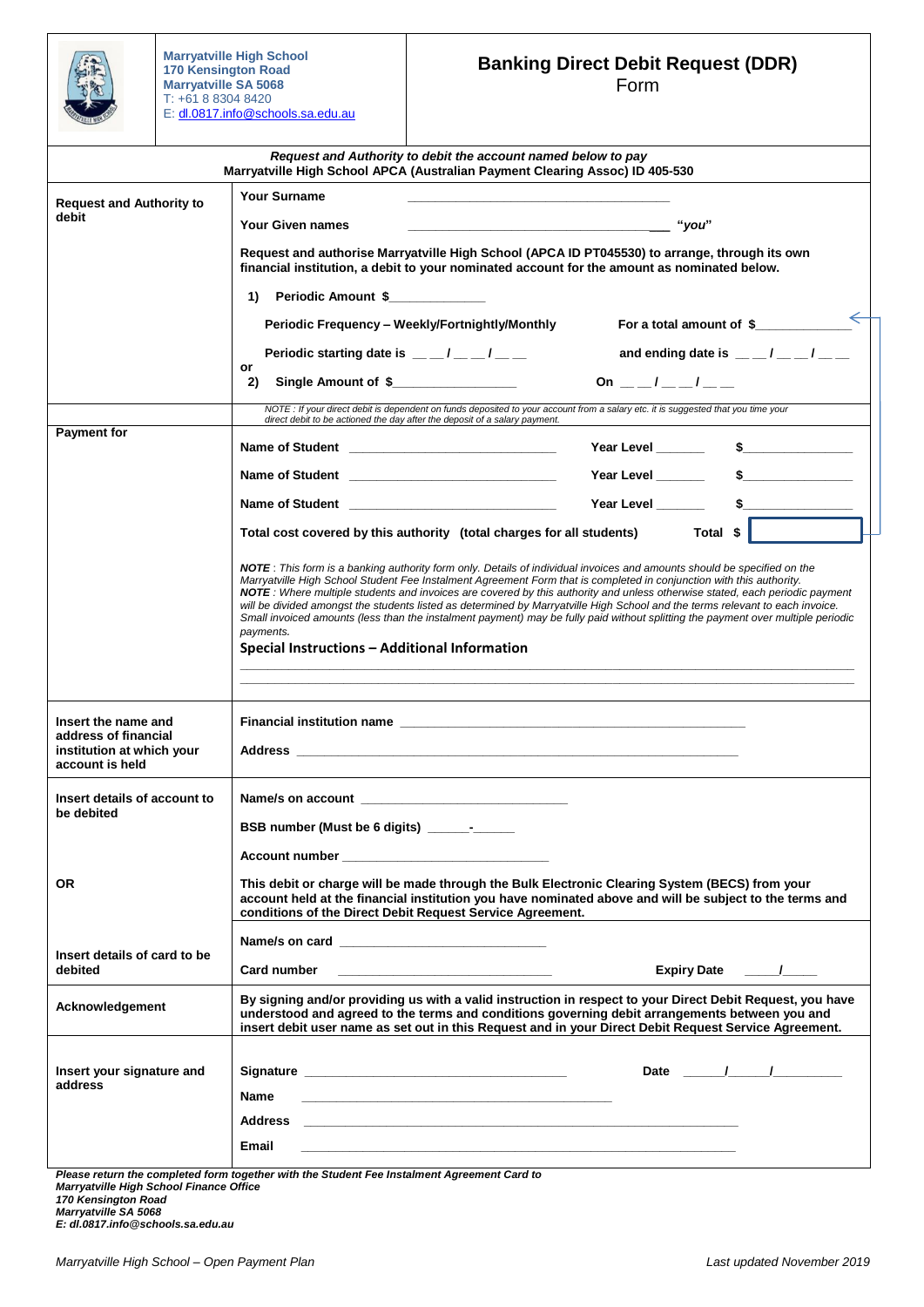

This is your Direct Debit Service Agreement with **Marryatville High School user ID & ABN 68 559 353 158**. It explains what your obligations are when undertaking a Direct Debit arrangement with us. It also details what our obligations are to you as your Direct Debit provider.

Please keep this agreement for future reference. It forms part of the terms and conditions of your Direct Debit Request (DDR) and should be read in conjunction with your DDR authorisation.

| Definitions                 | account means the account held at your financial institution from which we are authorised to arrange for<br>funds to be debited.                                                                                                                                                           |
|-----------------------------|--------------------------------------------------------------------------------------------------------------------------------------------------------------------------------------------------------------------------------------------------------------------------------------------|
|                             | agreement means this Direct Debit Request Service Agreement between you and us.                                                                                                                                                                                                            |
|                             | banking day means a day other than a Saturday or a Sunday or a public holiday listed throughout<br>Australia.                                                                                                                                                                              |
|                             | debit day means the day that payment by you to us is due.                                                                                                                                                                                                                                  |
|                             | debit payment means a particular transaction where a debit is made.                                                                                                                                                                                                                        |
|                             | direct debit request means the Direct Debit Request between us and you.                                                                                                                                                                                                                    |
|                             | us or we means Marryatville High School, (the Debit User) you have authorised by requesting a Direct<br>Debit Request.                                                                                                                                                                     |
|                             | you means the customer who has signed or authorised by other means the Direct Debit Request.                                                                                                                                                                                               |
|                             | your financial institution means the financial institution nominated by you on the DDR at which the<br>account is maintained.                                                                                                                                                              |
| Debiting your account<br>1. | 1.1 By signing a Direct Debit Request or by providing us with a valid instruction, you have authorised us to<br>arrange for funds to be debited from your account. You should refer to the Direct Debit Request and<br>this agreement for the terms of the arrangement between us and you. |
|                             | 1.2 We will only arrange for funds to be debited from your account as authorised in the Direct Debit<br>Request.                                                                                                                                                                           |
|                             | or                                                                                                                                                                                                                                                                                         |
|                             | We will only arrange for funds to be debited from your account if we have sent to the address<br>nominated by you in the Direct Debit Request, a billing advice which specifies the amount payable by<br>you to us and when it is due.                                                     |
|                             | 1.3 If the debit day falls on a day that is not a banking day, we may direct your financial institution to debit<br>your account on the following banking day. If you are unsure about which day your account has or will<br>be debited you should ask your financial institution.         |
| Amendments by us<br>2.      | 2.1 We may vary any details of this agreement or a Direct Debit Request at any time by giving you at least<br>fourteen (14) days written notice.                                                                                                                                           |
| 3. Amendments by you        | 3.1 You may change*, stop or defer a debit payment, or terminate (cancel) this agreement at any time by<br>providing us with at least 7 days notification by writing to:                                                                                                                   |
|                             | <b>Finance Officer - Direct Debit Payments</b><br><b>Marryatville High School</b><br>170 Kensington Road<br>Marryatville SA 5068                                                                                                                                                           |
|                             | or by telephoning us on 08 8304 8461 during business hours;                                                                                                                                                                                                                                |
|                             | or arranging it through your own financial institution, which is required to act promptly on your<br>instructions.                                                                                                                                                                         |
|                             | *Note: in relation to the above reference to 'change', your financial institution may change your debit<br>payment only to the extent of advising us Marryatville High School of your new account details.                                                                                 |
|                             |                                                                                                                                                                                                                                                                                            |